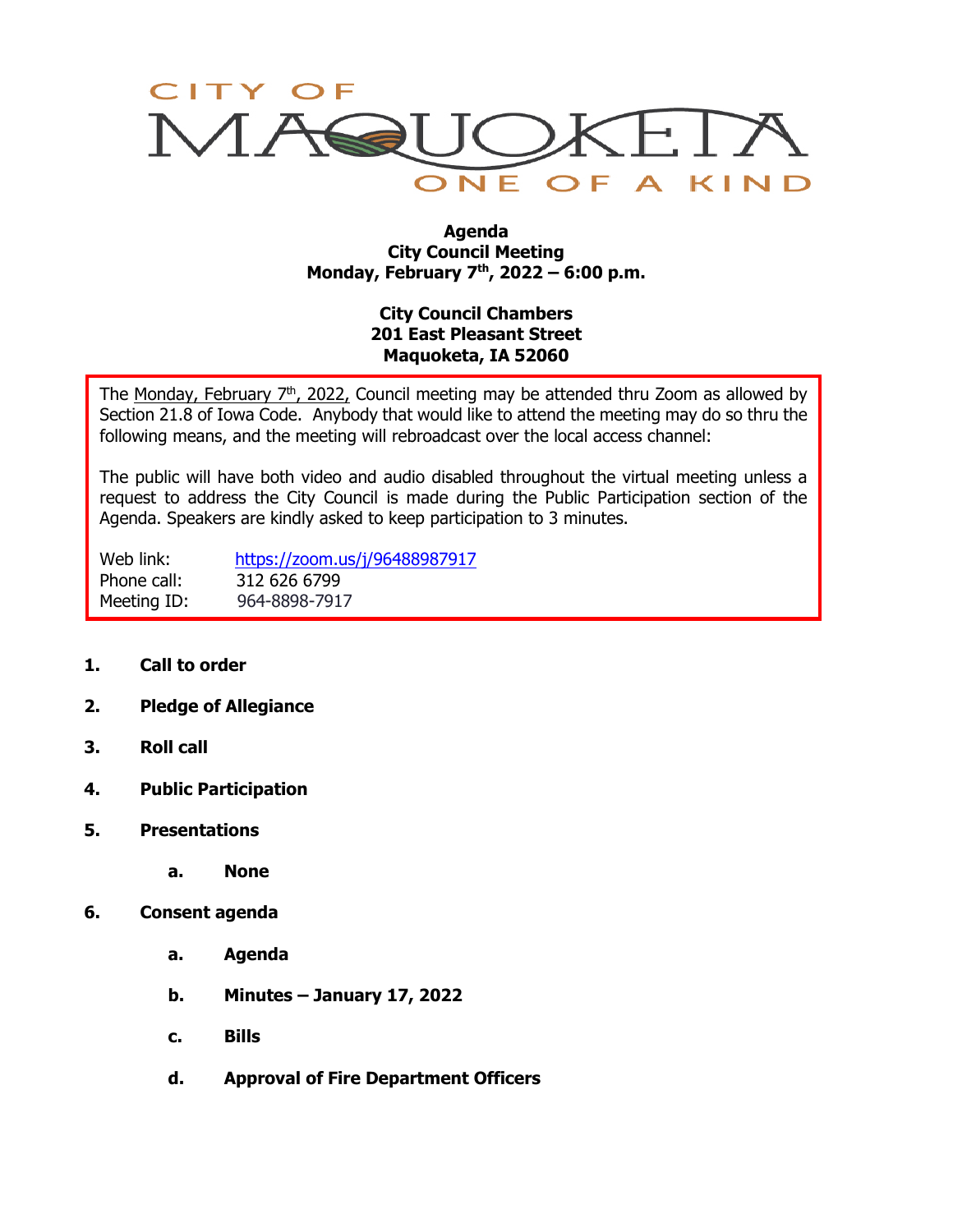- **e. Proclamation – March 30, 2022 as Iowa Honey Bee Day**
- **f. Class "E" liquor license and Sunday sales renewal filed by Casey's General Store #2578**
- **g. Class "C" beer permit and Sunday sales renewal filed by Dollar General #2295**

### **7. Public Hearings**

### **a. Public Hearing for YMCA CDBG Grant**

• City Manager Summary: This public hearing provides for citizen input on the YMCA's purchase of a new pool air handling unit and the associated CDBG grant application. In short, the air handling unit addresses the heating and cooling as well as the dehumidification of the pool air. Without a working unit we would need to close the pool. The key item is the decking which is rusting through and will soon be unable to support the weight of the mechanicals that are housed within. Support from CDBG grant sources will allow the YMCA to maximize potential funding sources with the help of CDBG grants and minimize the potential support from the City's Capital Improvement Plan.

Council support is recommended.

### **b. Public Hearing for Maximum Property Tax Dollars**

• City Manager Summary: The Maximum Property Tax Dollars levy is a mandated tax levy ceiling placed on Cities in order to protect the Citizens from experiencing a drastic tax increase. The chart below defines the maximum levy increase as 2% at \$2,785,799 for FY2022-2023. This does not mean the City will levy this amount in taxes. Council is required to recognize a levy increase ceiling for now and the annual City Budget will be up for Council consideration on March 21, 2022.

Council support is recommended.

NOTICE OF PUBLIC HEARING - CITY OF MAQUOKETA - PROPOSED PROPERTY TAX LEVY Fiscal Year July 1, 2022 - June 30, 2023

The City Council will conduct a public hearing on the proposed Fiscal Year City property tax levy as follows:

Meeting Date: 2/7/2022 Meeting Time: 06:00 PM Meeting Location: 201 East Pleasant Street/Zoom 96488987917<br>At the public hearing any resident or taxpayer may present objections to, or arguments in favor of the proposed tax

| City Website (if available)                | City Telephone Number                                            |                                                                 |                                                                 |                    |
|--------------------------------------------|------------------------------------------------------------------|-----------------------------------------------------------------|-----------------------------------------------------------------|--------------------|
|                                            |                                                                  |                                                                 |                                                                 | $(563) 652 - 2484$ |
|                                            | <b>Current Year Certified</b><br><b>Property Tax 2021 - 2022</b> | <b>Budget Year Effective</b><br><b>Property Tax 2022 - 2023</b> | <b>Budget Year Proposed Maximum</b><br>Property Tax 2022 - 2023 | Annual<br>% CHG    |
| Regular Taxable Valuation                  | 206,235,074                                                      | 200,064,457                                                     | 200,064,457                                                     |                    |
| Tax Levies:                                |                                                                  |                                                                 |                                                                 |                    |
| Regular General                            | 1,670,505                                                        | 1,670,505                                                       | 1,620,523                                                       |                    |
| Contract for Use of Bridge                 |                                                                  |                                                                 |                                                                 |                    |
| Opr & Maint Publicly Owned Transit         |                                                                  |                                                                 |                                                                 |                    |
| Rent, Ins. Maint. Of Non-Owned Civ. Ctr.   |                                                                  |                                                                 |                                                                 |                    |
| Opr & Maint of City-Owned Civic Center     | 27,842                                                           | 27,842                                                          | 27,009                                                          |                    |
| Planning a Sanitary Disposal Project       |                                                                  |                                                                 |                                                                 |                    |
| Liability, Property & Self-Insurance Costs | 93,215                                                           | 93,215                                                          | 110,157                                                         |                    |
| Support of Local Emer, Mgmt, Commission    | 16.888                                                           | 16,888                                                          | 16,888                                                          |                    |
| Emergency                                  | 41,861                                                           | 41,861                                                          |                                                                 |                    |
| Police & Fire Retirement                   | 189,177                                                          | 189,177                                                         | 178,417                                                         |                    |
| <b>FICA &amp; IPERS</b>                    | 188,910                                                          | 188,910                                                         | 242,616                                                         |                    |
| Other Employee Benefits                    | 502,631                                                          | 502,631                                                         | 590,189                                                         |                    |
| <b>Total Tax Levy</b>                      | 2,731,029                                                        | 2,731,029                                                       | 2,785,799                                                       |                    |
| <b>Tax Rate</b>                            | 13.24231                                                         | 13.65075                                                        | 13.92450                                                        |                    |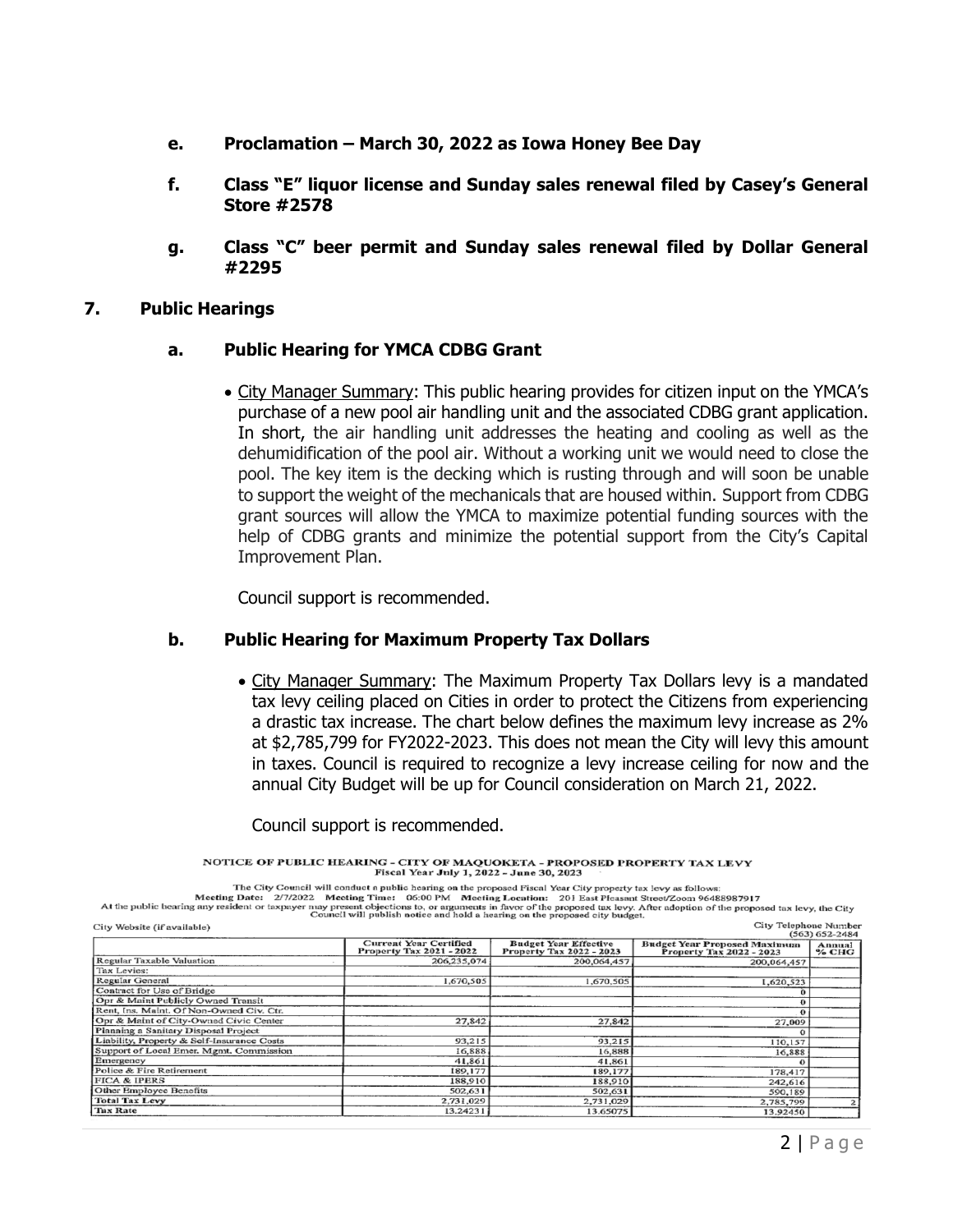# **8. Old business**

# **a. Discussion and possible motion to approve payment in the amount of \$49,609.12 to WHKS for the Waste Water Treatment Plant Project.**

• City Manager Summary: On December 21, 2021, City Council entered into a professional services agreement with WHKS for the design and engineering of the City's new Wastewater Treatment Plant. The construction of this facility is planned for Summer & Fall 2023. This payment is partial based on the services contract. Total billed to date: \$352,178.56. Amount remaining: \$797,821.44.

Council support is recommended.

# **b. Resolution approving Community Development Block Grant Coronavirus Funding for the City of Maquoketa Public Facilities Assistance Project.**

- City Manager Summary: Related to the above public hearing, this Resolution formalizes and authorizes the application for improvements to the Maquoketa YMCA facility. Preliminary estimates show the air handling unit may cost as much as \$370,000. The CDBG application recognizes a 20% local cost share which has been planned for out of the City's Capital Improvement Plan. Other supplemental funding for this equipment include:
	- 1. \$100,000 from the Iowa Mississippi Valley YMCA network.
	- 2. \$105,000 in private donations to the YMCA.
	- 3. \$200,000 from a deficiency settlement related to the poor performance of the current equipment.

If the YMCA and City secure CDBG assistance, it will allow the YMCA to support other initiatives for our Community.

Council support is recommended.

# **c. Resolution approving the maximum tax dollars from certain levies for the City's proposed Fiscal Year 2022-2023 Budget.**

• City Manager Summary: This Resolution formalizes City Council action to accept the property tax levy increase limit described above in the public hearing. This action does not bind the City Council to choosing a final levy amount. The annual City Budget will go before the Council on March 21, 2022.

Council support is recommended.

**d. Discussion and possible motion to approve payment of a Downtown Incentive Grant in the amount of \$50,000 to GT Development, LLC for renovation of the Mitchell Maskrey Mill.**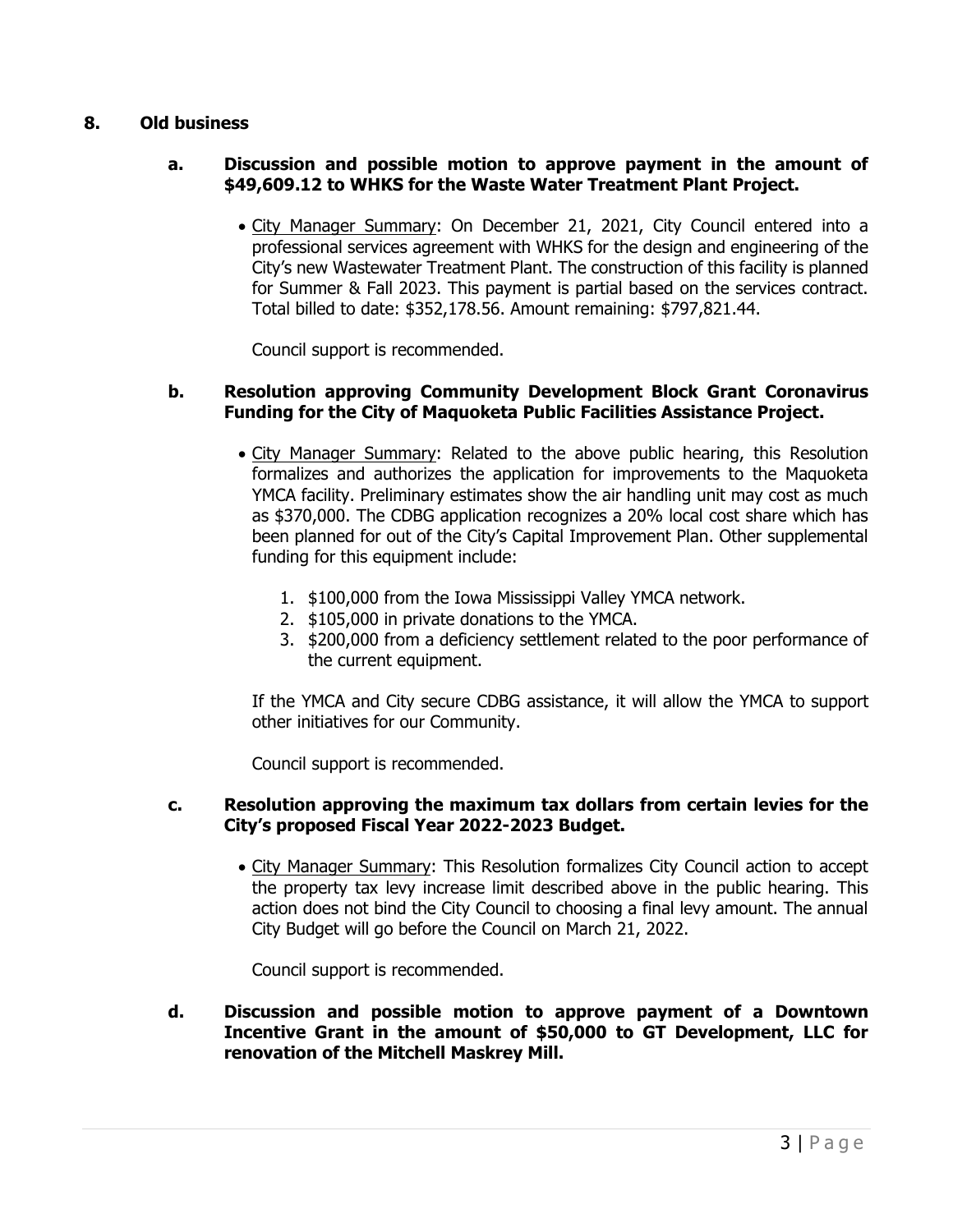• City Manager Summary: On June 1, 2020, City Council approved a Downtown Incentives Grant for the benefit of the Mitchell Maskrey Mill project in the amount of \$50,000. The Downtown Incentives Grant program is supported and funded by the City's most recent Urban Renewal Plan and associated TIF increment.

Council support is recommended.

# **e. Discussion and possible motion to approve payment of \$50,000 to GT Development, LLC as City provided matching funds for Catalyst Grant.**

• City Manager Summary: On September 21, 2020, City Council entered into a development agreement with GT Development, LLC defining the City's Participation in the redevelopment as a \$100,000 local match to the Iowa Catalyst Grant and an additional \$100,000 City incentive to spur the project. This payment finishes the City's local obligation. The payment is required upon the development incurring at least \$250,000 in verifiable invoices. This requirement has been met.

Upon passage of these two Mitchell Maskrey Mill payments, the City's financial commitment to the project concludes. The City invested \$250,000 total into the project with total project costs estimated to be at \$1.4 Million from private and other sources such as the Catalyst Grant.

Council support is recommended.

### **9. New business**

# **a. Discussion and possible motion to approve payment in the amount of \$11,750 to Sheets Construction for the rehabilitation of the Public Works Salt Shed.**

• City Manager Summary: Due to old damage created by the Derecho inland storm of 2020, the Public Works salt shed incurred substantial damage. City Staff filed a claim with our insurance provider. Our insurance covers \$18,700 minus our \$1,000 deductible. Sheets is requesting partial payment on their services agreement in the amount of \$11,750. After this invoice \$4,000 remains to be billed.

Council support is recommended.

### **b. Ordinance # (First Reading) An ordinance adding Chapter 3 to Title 4 the code of ordinances of the City of Maquoketa regarding backyard chickens.**

• City Manager Summary: This ordinance is a first of its kind for the City of Maquoketa. The attached ordinance in the council packet further details the rules and regulations of the backyard chickens ordinance. The proposed ordinance comes recommended by the Public Safety Committee and will go into effect upon passage of a third reading. An initial application fee of \$40 with a \$10 annual renewal will apply. Highlights of the ordinance include: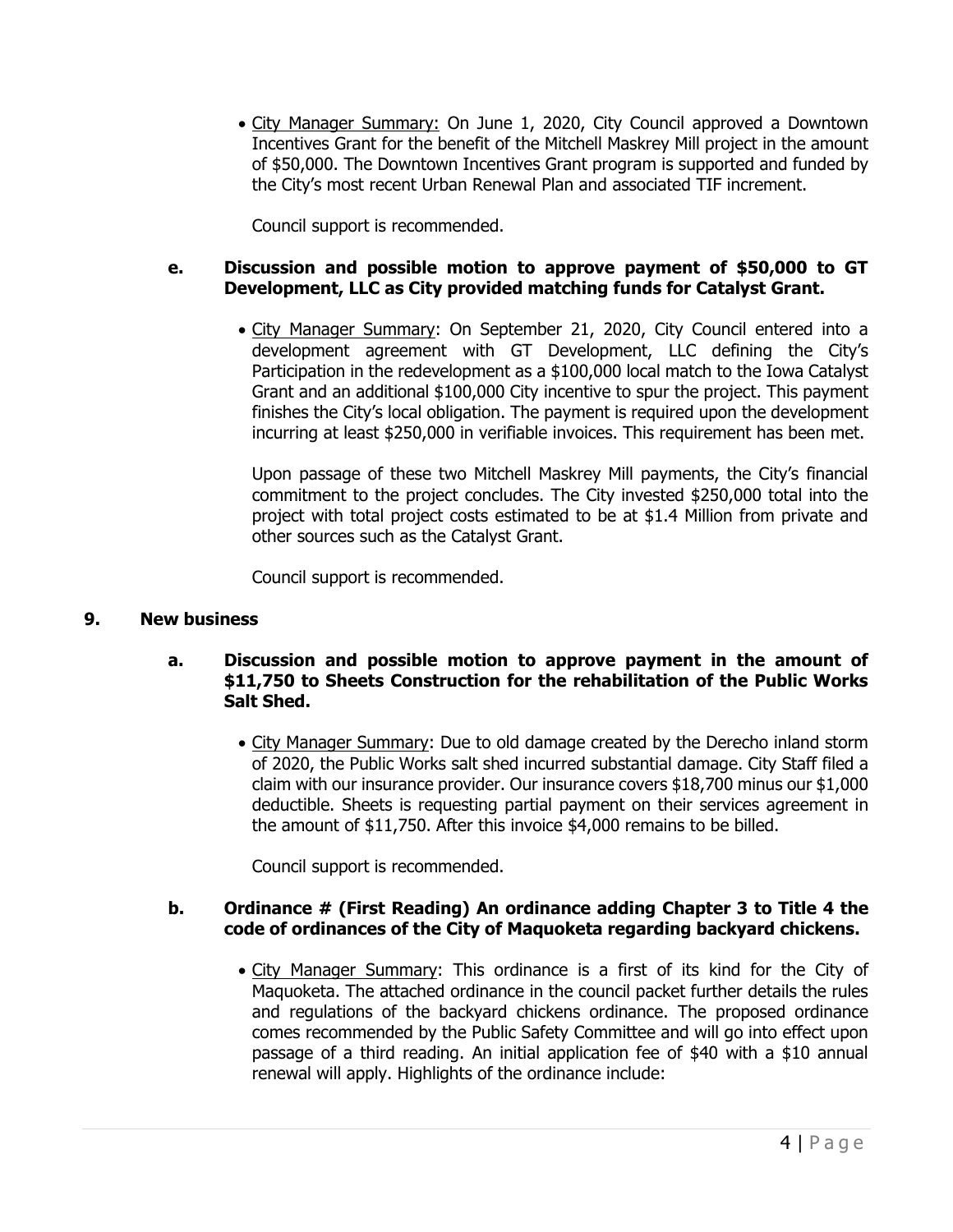- 1. The proposed parcel must be zoned for residential or agricultural use.
- 2. The proposed parcel must have only one single family dwelling occupied by the owner.
- 3. The applicant must show proof of completion of an approved class in raising chickens in a backyard environment.
- 4. No permittee shall keep or harbor more than (6) six chickens.
- 5. No person shall keep or harbor roosters.
- 6. Henhouses must provide a minimum of four (4) square feet per chicken with one (1) laying box for every two (2) hens and one (1) linear foot of roosting bar per hen.
- 7. Henhouses and chicken runs shall be enclosed on all sides and shall have a roof and doors, which access shall be secured at night. All openings must be covered with predator and bird-proof material made of wire with less than one-inch openings.
- 8. Enclosures must be at least 10 feet away from adjoining property lines.

Council direction is requested.

### **c. Ordinance # (First Reading) – An ordinance adding Chapter 4 to Title 4 the code of ordinances of the City of Maquoketa regarding beekeeping.**

- City Manager Summary: Again, this ordinance is a first of its kind for the City. The attached ordinance in the council packet further details the rules and regulations of the beekeeping ordinance. Highlights of the ordinance include:
	- 1. One apiary shall be allowed per parcel in areas zoned A-1 Agricultural or I-3 Heavy Industrial.
	- 2. Each apiary must consist of only 1 constructed hive.

Council direction is requested.

### **d. Ordinance # (First Reading) – An ordinance amending Title 3 Community Protection Chapter 3 Traffic Code Subchapter 3G stop and yield intersections section 1 stop intersections of the City Code of Ordinances.**

- City Manager Summary: This ordinance recognizes the following stop signs along Summit Street:
	- 1. Stop at Summit on Main going North
	- 2. Stop at Summit on Main going South
	- 3. Stop at Main on Summit going East
	- 4. Stop at Main on Summit going West
	- 5. Stop at Summit on Vermont going North
	- 6. Stop at Summit on Vermont going South
	- 7. Stop at Vermont on Summit going East
	- 8. Stop at Vermont on Summit going West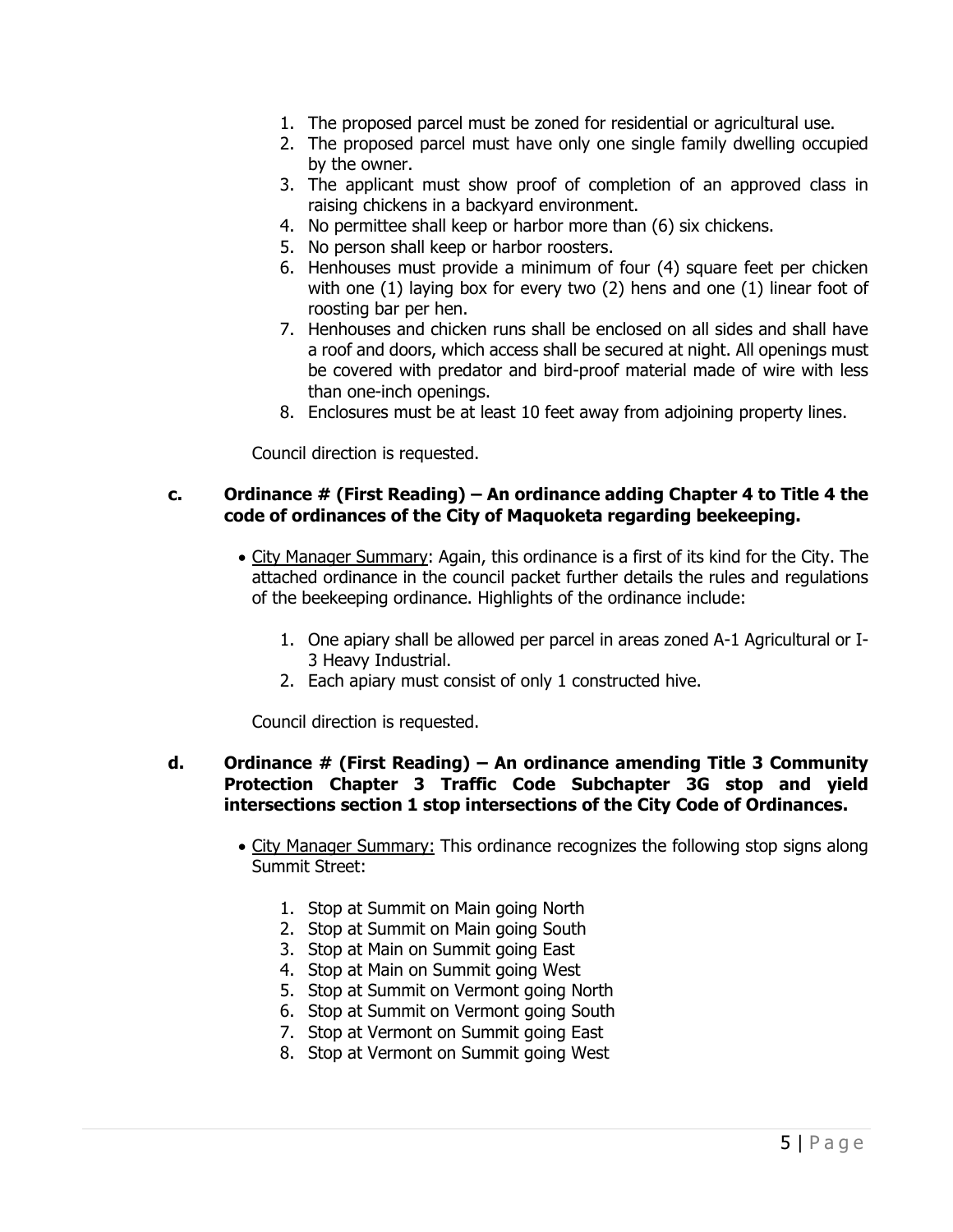It should be noted the Summit and Western intersection is not listed. Approving this ordinance as is would keep the above stop sign locations and remove the current signage at Summit and Western. Over the last couple weeks, City Staff has received comments expressing a desire to recognize the signage at Summit and Western as well.

Council may elect to proceed as presented above or further consider the signs at Western given recent community feedback and a future residential subdivision project being completed in the very near future. If Council seeks to add Western to the list, Staff recommends voting no to this ordinance and Staff will bring an alteration back to the February 21, 2022 meeting for Council consideration.

Council direction is requested.

# **e. Resolution to establish public hearing date on February 21, 2022 at 6:00 p.m. for City of Maquoketa Community Development and Housing Needs Assessment.**

• City Manager Summary: City Staff was notified by ECIA officials they need to update the City of Maquoketa's Community Development and Housing Needs Assessment which is an annual requirement for CDBG applications. Approval of this resolution sets a public hearing at the next council meeting.

Council support is recommended.

# **f. Resolution to establish a public hearing date on February 21, 2022 at 6:00 p.m. for 2021 Community Development Block Grant – Coronavirus (CDBG-CV) Public Facilities/Public Spaces application for Project Innovate 120.**

• City Manager Summary: This Resolution sets a public hearing for a substantial improvement project at the Old US Bank Building (120 S Main St) in downtown Maquoketa which is cleverly named…Project Innovate 120. This hearing will be for a CDBG funds application in the amount of \$300,000 to \$500,000 related to the project's main lobby renovation. The City of Maquoketa will have to be the applicant on behalf of the owner in order to secure potential funding.

The project itself is a multi-year triumph for the greater Jackson County area to create an innovation and technology center for an ever-changing world and job market. Many of today's remote technology workers are paid a *co-working space* stipend in order to incentive workers to find a professional space to conduct business instead of their homes where abundant distractions might await. The likelihood of this business succeeding is strong and will be useful to the Maquoketa area as visitors pair the City's charm, outdoor recreation, value, and technology assets. The Old US Bank Building is an ideal classic setting for this project and the owner has demonstrated a strong history of community involvement with local high school competitions testing team skills in entrepreneurship and pitching highly advanced business solutions for cash prizes. A concept photo of the entrance space is provided below: